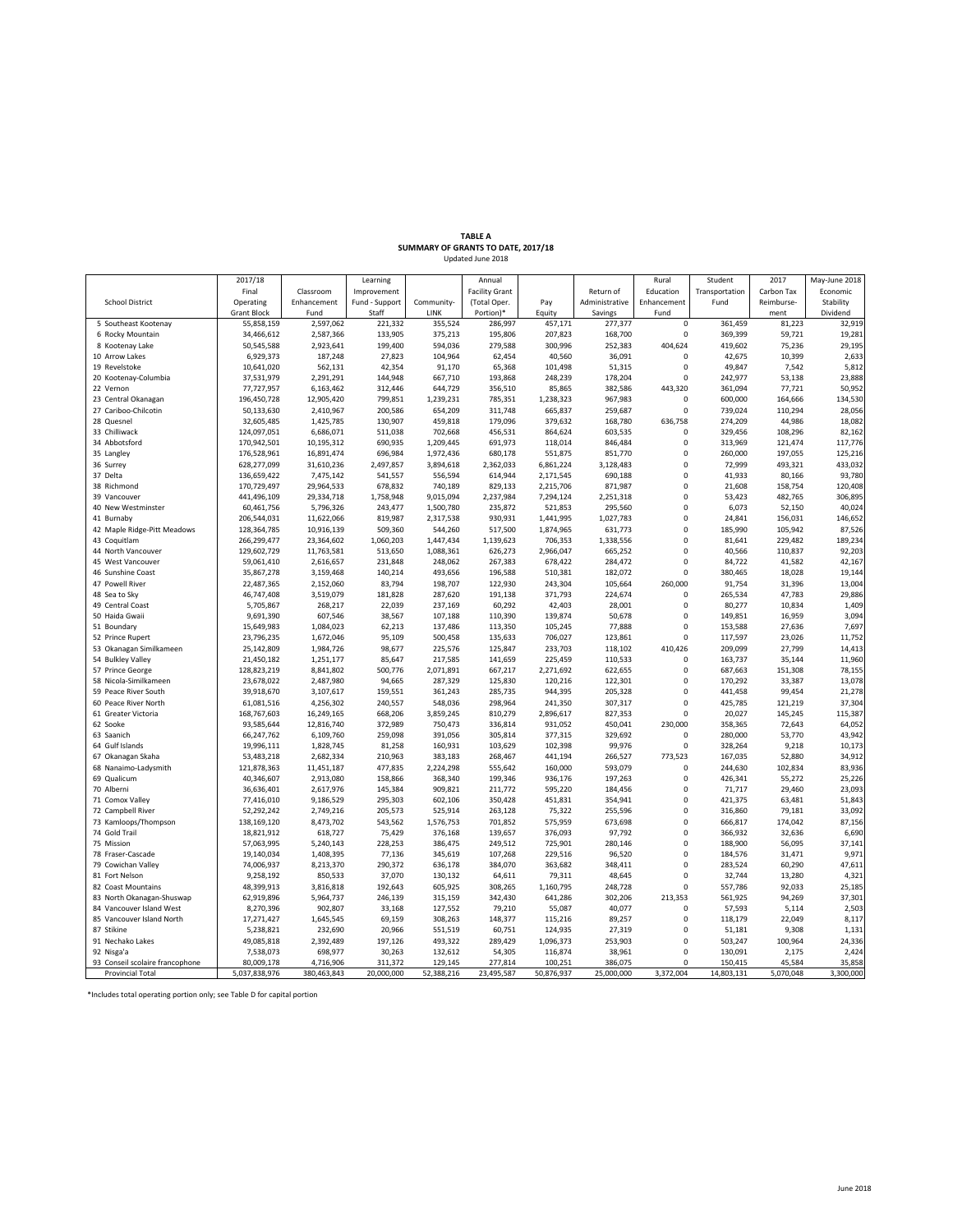## **TABLE B CLASSROOM ENHANCEMENT FUND, 2017/18**

Updated June 20, 2018

l,

|                                 |         |             |            |             |                         |               | April 2018    |                   |
|---------------------------------|---------|-------------|------------|-------------|-------------------------|---------------|---------------|-------------------|
|                                 |         | Revised     | Revised    |             | Total 2017/18           | Unused        | Recoveries    | 2017/18           |
|                                 | Revised | Staffing    | Overhead   | Annual      | Revised Classroom       | Priority      | Based on      | Classroom         |
| <b>School District</b>          | FTE     | Cost        | Cost       | Remedies    | <b>Enhancement Fund</b> | Measures      | Reported      | Enhancement       |
|                                 |         |             |            |             | Allocation              |               | Underspend    | <b>Fund Grant</b> |
| 5 Southeast Kootenay            | 22.9    | 2,360,214   | 284,572    | 49,590      | 2,694,376               | (20,092)      | (77, 222)     | 2,597,062         |
| 6 Rocky Mountain                | 30.3    | 2,781,154   | 186,667    | 0           | 2,967,821               | (21, 158)     | (359, 297)    | 2,587,366         |
| 8 Kootenay Lake                 | 40.6    | 3,272,331   | 346,462    | 215,122     | 3,833,915               | (270)         | (910,004)     | 2,923,641         |
| 10 Arrow Lakes                  | 2.1     | 156,859     | 61,925     | 0           | 218,784                 | (31,536)      |               | 187,248           |
| 19 Revelstoke                   | 4.6     | 469,021     | 91,610     | $\mathbf 0$ | 560,631                 |               | 1,500         | 562,131           |
| 20 Kootenay-Columbia            | 25.5    | 2,287,855   | 359,391    | 6,291       | 2,653,537               |               | (362, 246)    | 2,291,291         |
| 22 Vernon                       | 52.6    | 5,229,793   | 932,734    | 68,417      | 6,230,944               |               |               |                   |
|                                 |         |             |            |             |                         |               | (67, 482)     | 6,163,462         |
| 23 Central Okanagan             | 140.7   | 13,537,585  | 781,920    | 1,204,336   | 15,523,840              |               | (2,618,421)   | 12,905,420        |
| 27 Cariboo-Chilcotin            | 24.8    | 2,291,614   | 367,848    | 24,255      | 2,683,717               | (214, 632)    | (58, 118)     | 2,410,967         |
| 28 Quesnel                      | 14.4    | 1,197,458   | 291,612    | 0           | 1,489,070               | (68, 671)     | 5,386         | 1,425,785         |
| 33 Chilliwack                   | 88.9    | 8,473,810   | 961,752    | 100,296     | 9,535,858               | (186,008)     | (2,663,779)   | 6,686,071         |
| 34 Abbotsford                   | 84.6    | 7,263,264   | 1,122,111  | 1,238,194   | 9,623,569               | (223, 644)    | 795,387       | 10,195,312        |
| 35 Langley                      | 194.4   | 16,831,490  | 896,458    | 1,245,064   | 18,973,012              | (797, 029)    | (1, 284, 509) | 16,891,474        |
| 36 Surrey                       | 398.0   | 35,127,339  | 2,354,560  | 1,850,962   | 39,332,861              | (2, 134, 905) | (5,587,720)   | 31,610,236        |
| 37 Delta                        | 64.7    | 6,379,988   | 812,992    | 549,783     | 7,742,764               | (399, 021)    | 131,399       | 7,475,142         |
| 38 Richmond                     | 283.8   | 24,723,438  | 5,305,000  | 436,677     | 30,465,115              | (194, 382)    | (306, 200)    | 29,964,533        |
| 39 Vancouver                    | 265.7   | 23,281,684  | 9,345,251  | 3,490,620   | 36,117,555              | (1,222,502)   | (5,560,335)   | 29,334,718        |
| 40 New Westminster              | 51.1    | 5,154,468   | 469,600    | 392,661     | 6,016,729               | (220, 403)    |               | 5,796,326         |
| 41 Burnaby                      | 111.8   | 9,357,072   | 3,174,047  | 48,411      | 12,579,530              | (957, 464)    |               | 11,622,066        |
| 42 Maple Ridge-Pitt Meadows     | 96.3    | 9,167,022   | 1,172,423  | 874,146     | 11,213,592              | (297, 453)    |               | 10,916,139        |
| 43 Coquitlam                    | 181.2   |             |            | 2,406,450   |                         |               |               | 23,364,602        |
|                                 |         | 18,570,706  | 3,555,731  |             | 24,532,887              |               | (1, 168, 285) |                   |
| 44 North Vancouver              | 70.1    | 7,115,710   | 3,923,417  | 1,379,828   | 12,418,955              | (473,903)     | (181, 471)    | 11,763,581        |
| 45 West Vancouver               | 25.6    | 2,238,735   | 349,294    | 28,628      | 2,616,657               |               |               | 2,616,657         |
| 46 Sunshine Coast               | 28.9    | 2,752,970   | 318,834    | 87,663      | 3,159,468               |               |               | 3,159,468         |
| 47 Powell River                 | 18.4    | 1,671,553   | 145,730    | 439,452     | 2,256,735               | (47, 025)     | (57, 650)     | 2,152,060         |
| 48 Sea to Sky                   | 34.3    | 3,184,079   | 335,000    | 0           | 3,519,079               |               |               | 3,519,079         |
| 49 Central Coast                | 5.6     | 244,880     | 67,727     | 585         | 313,192                 | (44, 975)     |               | 268,217           |
| 50 Haida Gwaii                  | 5.4     | 520,238     | 104,645    | 47,052      | 671,935                 |               | (64, 389)     | 607,546           |
| 51 Boundary                     | 11.0    | 1,024,530   | 75,000     | 32,801      | 1,132,332               | (21, 514)     | (26, 795)     | 1,084,023         |
| 52 Prince Rupert                | 14.3    | 1,270,558   | 319,299    | 113,531     | 1,703,389               | (31, 343)     |               | 1,672,046         |
| 53 Okanagan Similkameen         | 21.9    | 2,091,614   | 137,050    | 33,705      | 2,262,369               | (84, 317)     | (193, 326)    | 1,984,726         |
| 54 Bulkley Valley               | 12.9    | 1,143,035   | 149,777    | 1,300       | 1,294,112               | (42, 935)     |               | 1,251,177         |
| 57 Prince George                | 90.1    | 8,396,395   | 1,160,500  | 0           | 9,556,895               | (91, 720)     | (623, 373)    | 8,841,802         |
| 58 Nicola-Similkameen           | 23.0    | 2,207,388   | 347,424    | 17,259      | 2,572,072               | (1, 476)      | (82, 615)     | 2,487,980         |
| 59 Peace River South            | 33.8    | 3,073,030   | 506,588    | 59,747      | 3,639,365               | (102, 040)    | (429, 708)    | 3,107,617         |
| 60 Peace River North            | 40.6    | 3,792,702   | 349,500    | 345,393     | 4,487,595               | (82, 202)     | (149,091)     | 4,256,302         |
| 61 Greater Victoria             | 207.0   | 16,114,909  | 1,360,638  | 2,386,910   | 19,862,458              | (353,990)     | (3,259,303)   | 16,249,165        |
| 62 Sooke                        |         |             |            | 0           |                         |               |               |                   |
|                                 | 115.6   | 11,633,307  | 1,427,100  |             | 13,060,407<br>6,329,213 |               | (243, 667)    | 12,816,740        |
| 63 Saanich                      | 50.7    | 5,013,493   | 653,000    | 662,720     |                         |               | (219, 453)    | 6,109,760         |
| 64 Gulf Islands                 | 15.1    | 1,248,351   | 469,788    | 145,053     | 1,863,192               | (34, 447)     |               | 1,828,745         |
| 67 Okanagan Skaha               | 23.2    | 2,204,493   | 292,162    | 362,899     | 2,859,554               | (75, 421)     | (101, 799)    | 2,682,334         |
| 68 Nanaimo-Ladysmith            | 109.2   | 10,446,484  | 1,990,967  | 248,476     | 12,685,927              |               | (1,234,740)   | 11,451,187        |
| 69 Qualicum                     | 27.2    | 2,607,680   | 518,893    | 90,000      | 3,216,573               |               | (303, 493)    | 2,913,080         |
| 70 Alberni                      | 22.3    | 2,044,283   | 194,603    | 438,066     | 2,676,952               | (72, 695)     | 13,719        | 2,617,976         |
| 71 Comox Valley                 | 78.9    | 7,718,499   | 1,442,890  | 97,411      | 9,258,800               | (19, 595)     | (52, 676)     | 9,186,529         |
| 72 Campbell River               | 30.1    | 2,543,003   | 284,003    | 35,982      | 2,862,988               | (105, 944)    | (7,828)       | 2,749,216         |
| 73 Kamloops/Thompson            | 79.5    | 7,792,852   | 658,365    | 34,740      | 8,485,957               |               | (12, 255)     | 8,473,702         |
| 74 Gold Trail                   | 8.7     | 766,901     | 104,000    | 0           | 870,901                 | (129, 273)    | (122, 901)    | 618,727           |
| 75 Mission                      | 54.0    | 5,041,149   | 445,945    | 399,777     | 5,886,871               | (196, 856)    | (449, 872)    | 5,240,143         |
| 78 Fraser-Cascade               | 13.3    | 1,231,510   | 135,000    | 44,134      | 1,410,645               |               | (2, 249)      | 1,408,395         |
| 79 Cowichan Valley              | 71.4    | 6,794,609   | 954,089    | 464,672     | 8,213,370               |               |               | 8,213,370         |
| 81 Fort Nelson                  | 9.3     | 745,632     | 199,694    | 0           | 945,326                 | (94, 793)     |               | 850,533           |
| 82 Coast Mountains              | 34.2    | 3,074,249   | 357,010    | 546,895     | 3,978,154               | (161, 336)    |               | 3,816,818         |
|                                 |         |             |            |             |                         |               |               |                   |
| 83 North Okanagan-Shuswap       | 52.7    | 5,162,716   | 457,107    | 902,392     | 6,522,215               |               | (557, 478)    | 5,964,737         |
| 84 Vancouver Island West        | 7.2     | 680,653     | 157,549    | 67,105      | 905,307                 |               | (2,500)       | 902,807           |
| 85 Vancouver Island North       | 15.9    | 1,662,922   | 166,475    | 30,244      | 1,859,641               | (12, 177)     | (201, 919)    | 1,645,545         |
| 87 Stikine                      | 3.1     | 239,579     | 15,050     | 0           | 254,629                 | (21, 939)     |               | 232,690           |
| 91 Nechako Lakes                | 22.5    | 2,277,574   | 426,929    | 5,186       | 2,709,689               | (260, 536)    | (56, 664)     | 2,392,489         |
| 92 Nisga'a                      | 6.0     | 619,585     | 124,130    | 0           | 743,715                 | (44, 738)     |               | 698,977           |
| 93 Conseil scolaire francophone | 53.8    | 4,247,742   | 794,230    | 0           | 5,041,972               | (148, 475)    | (176, 591)    | 4,716,906         |
| <b>Provincial Total</b>         | 3,725.7 | 340,553,759 | 54,794,068 | 23,750,884  | 419,098,711             | (9,744,835)   | (28,890,033)  | 380,463,843       |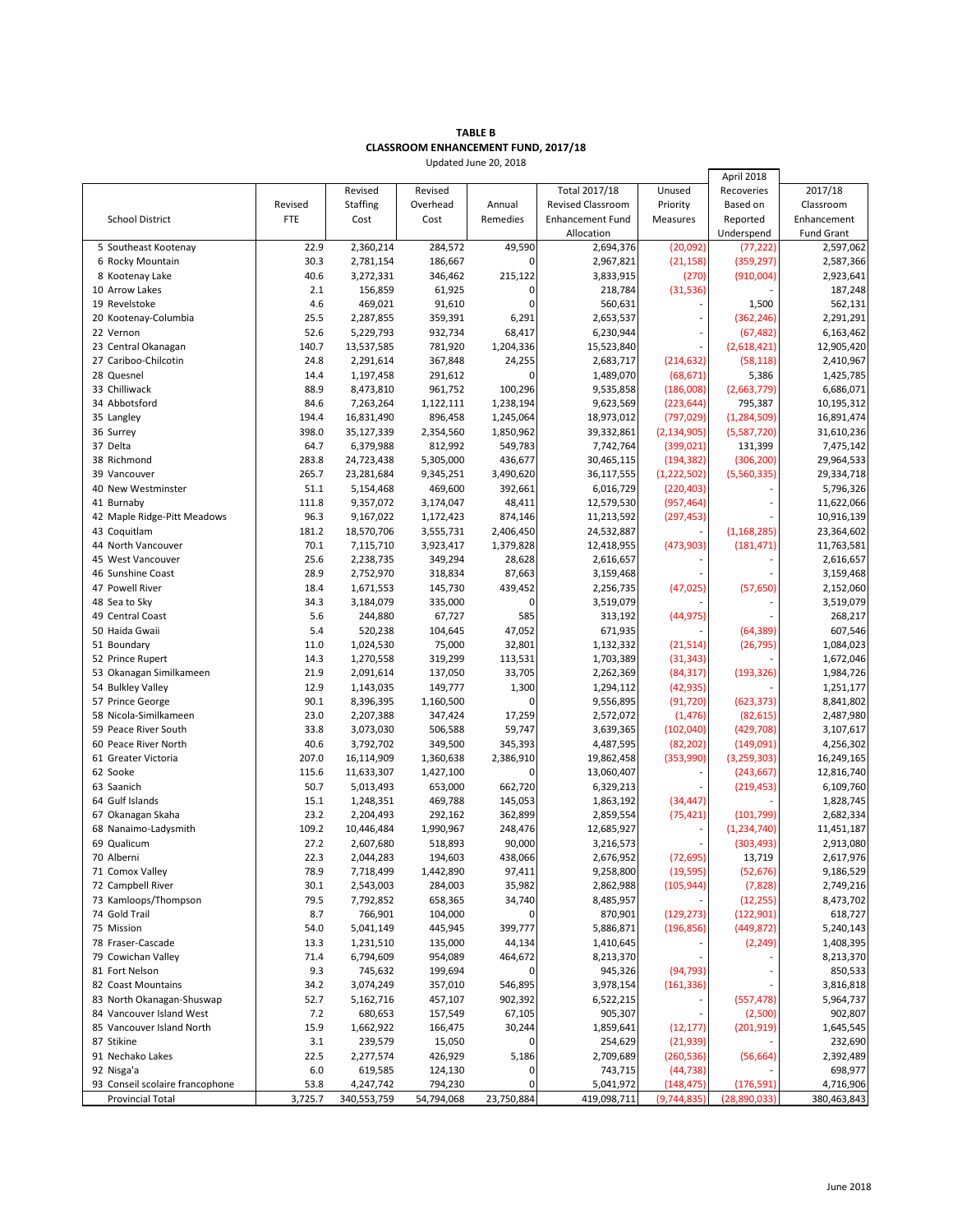## **TABLE C LEARNING IMPROVEMENT FUND - SUPPORT STAFF, 2017/18**

Updated March 24, 2017

|                                             | 2017/18                  | % of         | 2017/18 Learning |
|---------------------------------------------|--------------------------|--------------|------------------|
|                                             | Estimated                | Total        | Improvement      |
| <b>School District</b>                      | Operating                | Operating    | Fund - Support   |
|                                             | Grant Block*             | Grants       | <b>Staff</b>     |
| 5 Southeast Kootenay                        | 55,221,665               | 1.1%         | 221,332          |
| 6 Rocky Mountain                            | 33,408,858               | 0.7%         | 133,905          |
| 8 Kootenay Lake                             | 49,749,698               | 1.0%         | 199,400          |
| 10 Arrow Lakes                              | 6,941,736                | 0.1%         | 27,823           |
| 19 Revelstoke                               | 10,567,168               | 0.2%         | 42,354           |
| 20 Kootenay-Columbia                        | 36,164,126               | 0.7%         | 144,948          |
| 22 Vernon                                   | 77,954,231               | 1.6%         | 312,446          |
| 23 Central Okanagan                         | 199,560,179              | 4.0%         | 799,851          |
| 27 Cariboo-Chilcotin                        | 50,045,557               | 1.0%         | 200,586          |
| 28 Quesnel                                  | 32,660,968               | 0.7%         | 130,907          |
| 33 Chilliwack                               | 127,502,290              | 2.6%         | 511,038          |
| 34 Abbotsford                               | 172,386,013              | 3.5%         | 690,935          |
| 35 Langley                                  | 173,895,158              | 3.5%         | 696,984          |
| 36 Surrey                                   | 623,206,726              | 12.5%        | 2,497,857        |
| 37 Delta                                    | 135,116,691              | 2.7%         | 541,557          |
| 38 Richmond                                 | 169,366,219              | 3.4%         | 678,832          |
| 39 Vancouver                                | 438,851,522              | 8.8%         | 1,758,948        |
| 40 New Westminster                          | 60,746,601               | 1.2%         | 243,477          |
| 41 Burnaby                                  | 204,584,005              | 4.1%         | 819,987          |
| 42 Maple Ridge-Pitt Meadows                 | 127,083,448              | 2.5%         | 509,360          |
| 43 Coquitlam                                | 264,517,015              | 5.3%         | 1,060,203        |
| 44 North Vancouver                          | 128,153,902              | 2.6%         | 513,650          |
| 45 West Vancouver                           | 57,845,324               | 1.2%         | 231,848          |
| 46 Sunshine Coast                           | 34,983,021               | 0.7%         | 140,214          |
| 47 Powell River                             | 20,906,320               | 0.4%         | 83,794           |
| 48 Sea to Sky                               | 45,365,342               | 0.9%         | 181,828          |
| 49 Central Coast                            | 5,498,748                | 0.1%         | 22,039           |
| 50 Haida Gwaii                              | 9,622,322                | 0.2%         | 38,567           |
| 51 Boundary                                 | 15,521,862<br>23,729,248 | 0.3%         | 62,213           |
| 52 Prince Rupert<br>53 Okanagan Similkameen | 24,619,621               | 0.5%<br>0.5% | 95,109<br>98,677 |
| 54 Bulkley Valley                           | 21,368,743               | 0.4%         | 85,647           |
| 57 Prince George                            | 124,941,965              | 2.5%         | 500,776          |
| 58 Nicola-Similkameen                       | 23,618,580               | 0.5%         | 94,665           |
| 59 Peace River South                        | 39,807,471               | 0.8%         | 159,551          |
| 60 Peace River North                        | 60,018,052               | 1.2%         | 240,557          |
| 61 Greater Victoria                         | 166,715,079              | 3.3%         | 668,206          |
| 62 Sooke                                    | 93,059,503               | 1.9%         | 372,989          |
| 63 Saanich                                  | 64,644,144               | 1.3%         | 259,098          |
| 64 Gulf Islands                             | 20,273,480               | 0.4%         | 81,258           |
| 67 Okanagan Skaha                           | 52,634,442               | 1.1%         | 210,963          |
| 68 Nanaimo-Ladysmith                        | 119,218,167              | 2.4%         | 477,835          |
| 69 Qualicum                                 | 39,636,644               | 0.8%         | 158,866          |
| 70 Alberni                                  | 36,272,751               | 0.7%         | 145,384          |
| 71 Comox Valley                             | 73,677,026               | 1.5%         | 295,303          |
| 72 Campbell River                           | 51,289,678               | 1.0%         | 205,573          |
| 73 Kamloops/Thompson                        | 135,616,795              | 2.7%         | 543,562          |
| 74 Gold Trail                               | 18,819,155               | 0.4%         | 75,429           |
| 75 Mission                                  | 56,948,390               | 1.1%         | 228,253          |
| 78 Fraser-Cascade                           | 19,245,170               | 0.4%         | 77,136           |
| 79 Cowichan Valley                          | 72,446,927               | 1.5%         | 290,372          |
| 81 Fort Nelson                              | 9,248,806                | 0.2%         | 37,070           |
| 82 Coast Mountains                          | 48,063,824               | 1.0%         | 192,643          |
| 83 North Okanagan-Shuswap                   | 61,410,795               | 1.2%         | 246,139          |
| 84 Vancouver Island West                    | 8,275,297                | 0.2%         | 33,168           |
| 85 Vancouver Island North                   | 17,255,034               | 0.3%         | 69,159           |
| 87 Stikine                                  | 5,230,825                | 0.1%         | 20,966           |
| 91 Nechako Lakes                            | 49,182,357               | 1.0%         | 197,126          |
| 92 Nisga'a                                  | 7,550,413                | 0.2%         | 30,263           |
| 93 Conseil scolaire francophone             | 77,686,125               | 1.6%         | 311,372          |
| <b>Provincial Total</b>                     | 4,989,931,222            | 100.0%       | 20,000,000       |

\*as at March 2017